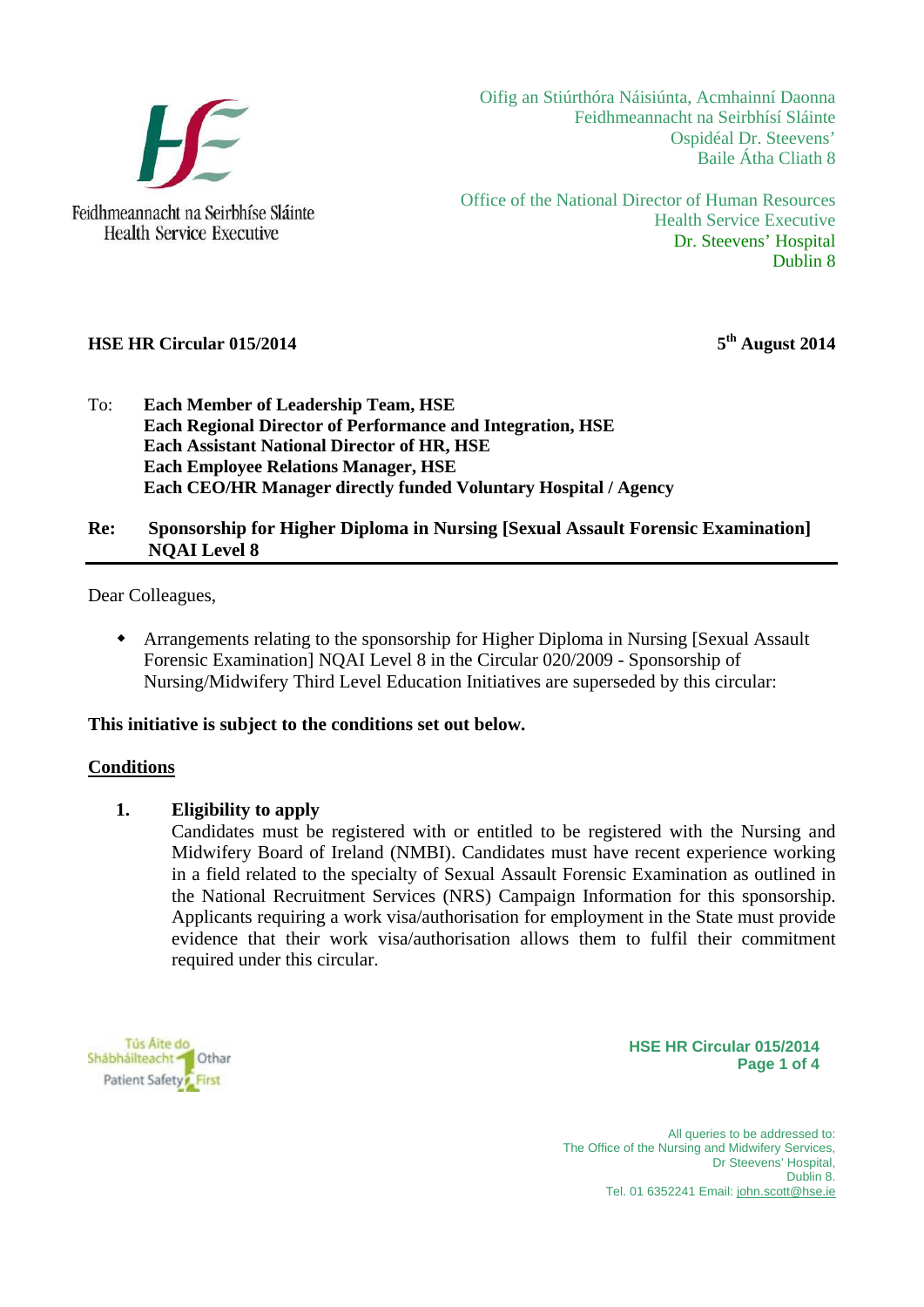# **2. Funding**

Course funding will only be provided at the fee rate applicable to an EU/EEA citizen. Any amount in excess of the fee applicable to an EU/EEA citizen will not be funded under the terms of this circular. No funding will be provided for repeat module(s), units of study or examination fees. Such fees must be borne by the nurse or midwife concerned.

# **3. Satisfactory Employment Record**

In order to qualify for sponsorship, the applicant must provide evidence of a satisfactory service record.

## **4. Salary/Incremental Credit**

Each participant on the programme will retain their current point on the nurse/midwife salary scale up to a maximum of last point on the CNM2 grade on entry into the programme (based on verified nursing/midwifery service). Participants will retain their incremental credit date and will be granted incremental credit (if applicable) during the programme.

# **5. Service Commitment**

Successful applicants for sponsorship will be required to give a written undertaking to their sponsoring hospital that they will, following successful completion of the programme, take up employment as a full time permanent Clinical Nurse/Midwife Specialist [Sexual Assault Forensic Examination] for a period not less than 2 years. This initial full-time assignment as a Clinical Nurse/Midwife Specialist will be undertaken in their sponsoring hospital.

The requirement to honour the service commitment may be waived if the sponsoring agency is not in a position to recruit the Clinical Nurse/Midwife Specialist [Sexual Assault Forensic Examination].

Until such time as a sponsored employee has fulfilled their service commitment they will not be approved for further sponsorship under any other nursing/midwifery education initiative. However this restriction will not apply where the requirement to honour the service commitment has been waived by the sponsoring agency. In exceptional circumstances, all or a portion of the service commitment may, with the prior agreement of the sponsoring hospital concerned, be given in the employment of an alternative Irish public health service agency.

A sponsored employee who fails to honour their contractual undertaking to work as a full time Clinical Nurse/Midwife Specialist [Sexual Assault Forensic Examination] for their sponsoring agency for the period of the service commitment immediately following successful completion of the programme shall be required to repay to that sponsoring agency their fees and in the case of fulltime courses the value of the salary received by

Tús Aite do Shábháilteacht Char Patient Safety First

**HSE HR Circular 015/2014 Page 2 of 4**

All queries to be addressed to: The Office of the Nursing and Midwifery Services, Dr Steevens' Hospital, Dublin 8. Tel. 01 6352241 Email: john.scott@hse.ie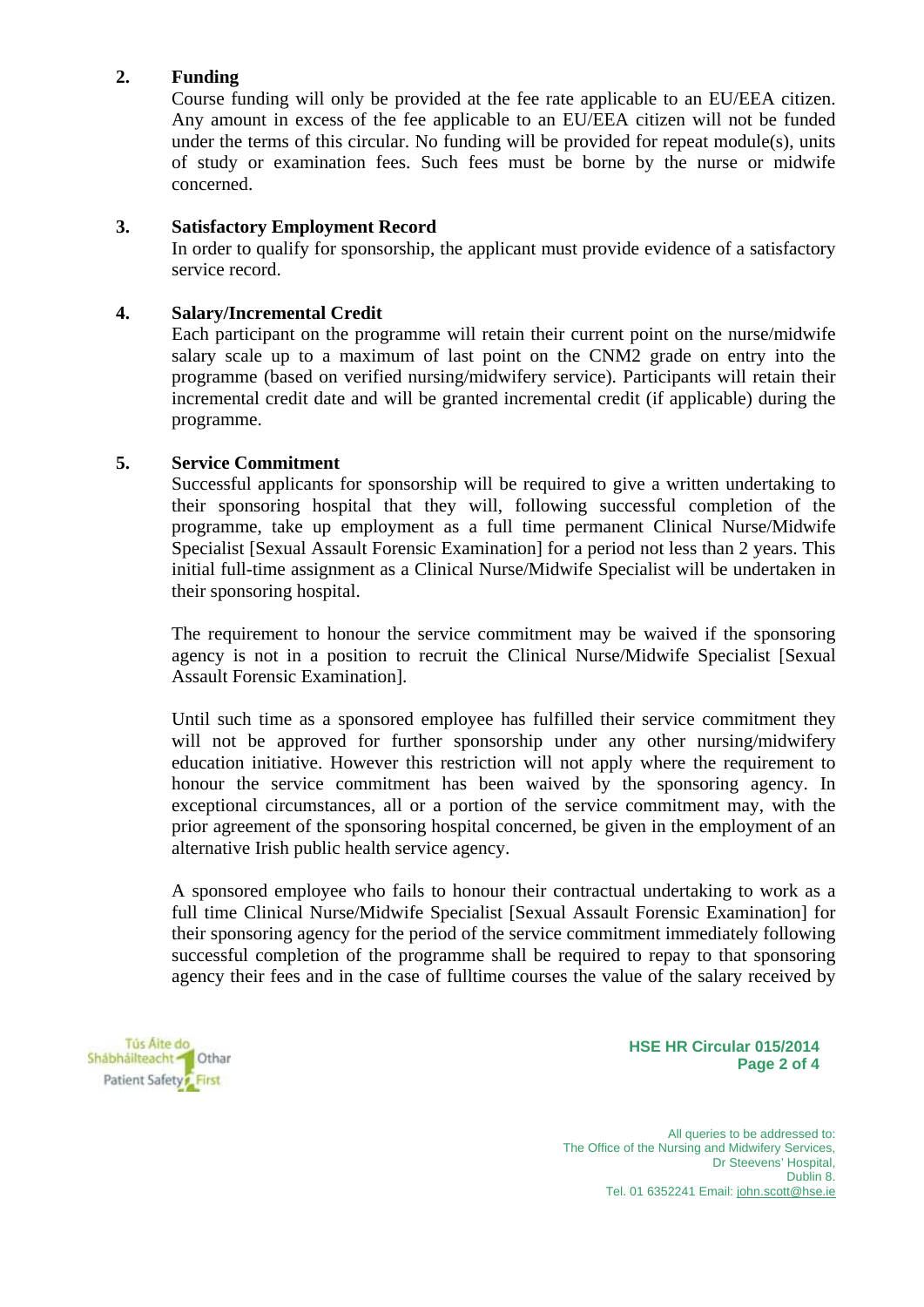them during the theory element of the programme. Any repayment due will be adjusted on a pro rata basis for any period of service commitment honoured.

### **6. Additional Costs**

All other and additional costs, charges and expenses, including travel, text books and library charges incurred by the student undertaking the programme will be discharged by the student at their own expense.

# **7. Substantive Post**

A HSE employee who is sponsored in accordance with the terms of this circular will retain the permanent status of their existing substantive post for the duration of the academic study programme. On successful completion of the programme, any entitlement to return to their previous substantive post within the public health service shall cease subject to section 5 above.

### **8. Annual Leave**

Sponsored employees shall retain their annual leave entitlements throughout the period of the programme. However, annual leave may only be taken outside of academic semesters and in accordance with service need.

#### **9. Student Obligations**

The student will attend in full the programme with proper diligence and will undergo such examination and tests as may be prescribed in or required by the programme curriculum with a view to successfully completing the programme.

### **10. Governance**

The student will be required to provide their sponsoring agency with a copy of their examination results at the end each academic term.

#### **11. Exceptions**

A student absenting themselves, and/or failing to complete the programme due to unforeseen or exceptional circumstances, may be facilitated at the discretion of the sponsoring agency and higher education institute to complete the course and examinations in such manner as may be specified.

#### **12. Repeat:**

A student, failing to obtain the Higher Diploma in Nursing [Sexual Assault Forensic Examination] NQAI Level 8 qualification on completion of the programme may, at the discretion of the sponsoring hospital, be retained on probation to afford him/her one further opportunity to secure the qualification at repeat examination but in any event no later than the end of the following academic year. During this repeat period the student will be remunerated at their existing salary up to a maximum of CNM2 grade. No funding will be provided for repeat tuition or examinations fees; such costs must be borne by the student concerned.

Tús Aite do Shábháilteacht <sup>2</sup> Othar Patient Safety First

**HSE HR Circular 015/2014 Page 3 of 4**

All queries to be addressed to: The Office of the Nursing and Midwifery Services, Dr Steevens' Hospital, Dublin 8. Tel. 01 6352241 Email: john.scott@hse.ie